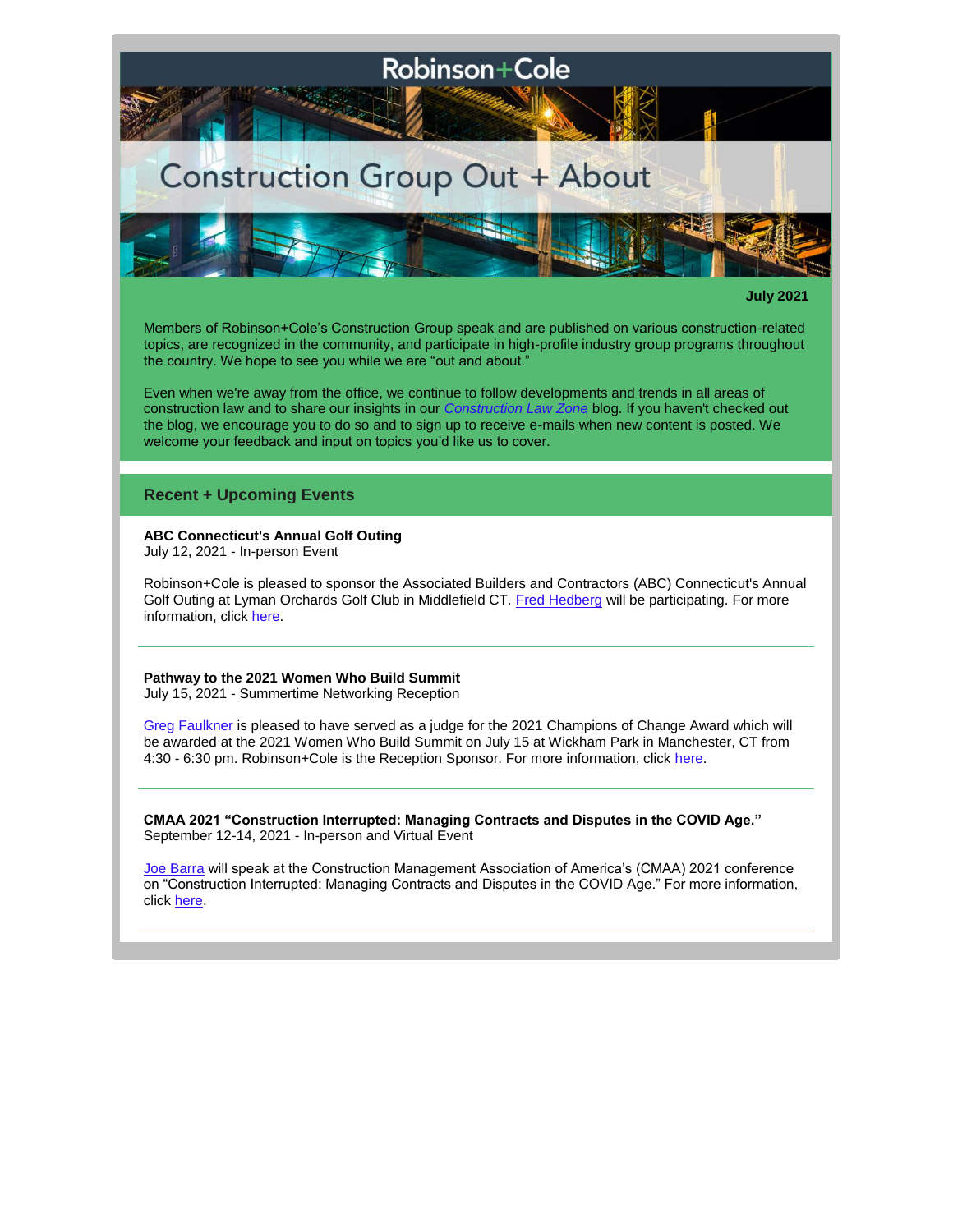We were pleased to sponsor the Corporation for Independent Living (CIL) 2021 Golf&Go event on June 9. Proceeds benefit CIL's Community Matters Campaign. The campaign supports CIL's community-based programs such as AccesSolutions, which helps bring home modifications and special equipment to those who might not otherwise be able to afford them. [Marty](http://www.rc.com/people/MartinAOnorato.cfm)  [Onorato](http://www.rc.com/people/MartinAOnorato.cfm) (pictured left) participated in this event.



Robinson+Cole is an ongoing supporter of the Brain Injury Alliance of Connecticut's (BIAC) Golf Tournament and we were pleased once again to sponsor its 35th Annual "Golf for Thought" on May 24. BIAC's primary objective is to support individuals with brain injuries, their families, caregivers and brain injury professionals, while increasing awareness of brain injury and its prevention. [Greg Faulkner](http://www.rc.com/people/GregoryRFaulkner.cfm) (pictured rightcenter), [Dennis Cavanaugh,](http://www.rc.com/people/DennisCCavanaugh.cfm) [Marty Onorato,](http://www.rc.com/people/MartinAOnorato.cfm) and [Fred Hedberg](http://www.rc.com/people/FrederickHedberg.cfm) (pictured left-center) participated in the tournament.

# **Honors + Awards**

### **Dennis Cavanaugh Appointed to AAA Arbitration Panel**

Congratulations to [Dennis Cavanaugh,](http://www.rc.com/people/DennisCCavanaugh.cfm) who has been appointed to serve on the American Arbitration Association (AAA) Consumer Panel. Per its website, "AAA panels are comprised of accomplished attorneys with exceptional subject-matter expertise; former federal and state judges; and business owners who understand the essence of the dispute." Panelists must successfully complete the Arbitration Fundamentals and Best Practices for New AAA Arbitrators training program and the online Award Writing course. Since 1990, Dennis has served on the AAA Commercial Panel of Neutrals, Connecticut Construction Advisory Committee as both a sole panelist and as a panel chairperson. He also is trained as a mediator in commercial and construction claims and has successfully completed the AAA "Mediator Essentials – Skills for Facilitating Negotiated Agreements" training course.



[Dennis C. Cavanaugh](http://www.rc.com/people/DennisCCavanaugh.cfm)

## **Diversity, Equity + Inclusion**



[Lisa B. Andrejewski](http://www.rc.com/people/LisaBAndrzejewski.cfm)

Robinson+Cole was pleased to sponsor "Equity and Diversity in the Workplace," a collaborative [event](https://aiact.org/events/#!event/2021/6/23/j-e-d-i-symposium) put on by the American Institute of Architects (AIA) Connecticut Justice, Equity, Diversity, & Inclusion Committee, the Women in Architecture Committee, and National Organization of Minority Architects, Connecticut Chapter (NOMAct) on June 23. In addition to sponsoring the event, [Lisa Andrejewski,](http://www.rc.com/people/LisaBAndrzejewski.cfm) along with Labor and Employment Group partner, [Rachel Kushel,](http://www.rc.com/people/RachelVKushel.cfm) presented a workshop session on micro-ignorance in the workplace. Developing a culture of diversity, equity and inclusion is an ongoing process, and one that is unique to each organization. Cultivating this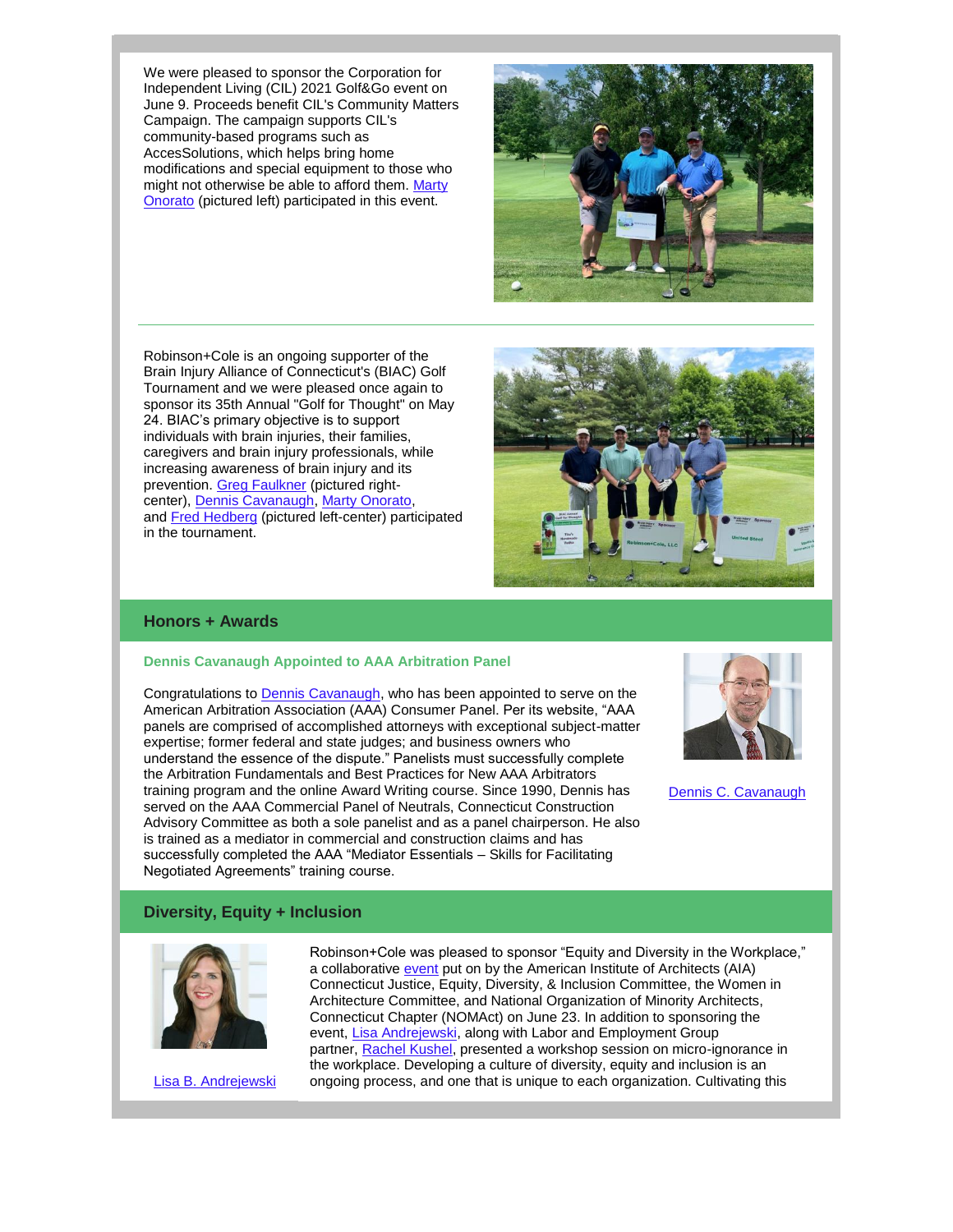culture can seem daunting, but with the implementation of employee workgroups, training and conversations regarding the impact of words and other strategies, organizations will thrive. The workshop addressed many of these techniques and provided guidance to overcome possible pitfalls.

## **Construction Industry Roundtable**

### **Robinson+Cole Hosts Northeast Design and Construction Industry Leaders**

Robinson+Cole's Construction Group hosted its fifth annual Construction Industry Roundtable on June 15. Representatives of major design and construction industry organizations and stakeholders in the Northeast were in attendance to discuss the modular industry, price escalation and market impacts, and the federal infrastructure package. To read the summary of our program, [visit our blog here.](https://www.constructionlawzone.com/2021/07/robinsoncole-hosts-fifth-construction-industry-roundtable/)

#### **Presentations**



[Kenneth A. Sherman](http://www.rc.com/people/KennethASherman.cfm)

#### **Ken Sherman Presents on Construction Insurance Coverages**

[Ken Sherman](http://www.rc.com/people/KennethASherman.cfm) co-presented the Strafford webinar "Interplay Among Builders Risk, CGL, and Wrap- Up Insurance Programs: Maximizing Coverage" on June 29. The program discussed important considerations for construction contracts, key provisions insurance policyholders should insist upon, and the steps an insured can take when a claim is suspected; how to maximize coverage under all available policies, including builders' risk, CGL, OCIPs and CCIPs; current trends in claim denials; and best practices to ensure coverage, as well as commonly-litigated exclusions.



[Joseph A. Barra](http://www.rc.com/people/JosephABarra.cfm)

## **Joe Barra Presents to AAA Construction Conference**

[Joe Barra](http://www.rc.com/people/JosephABarra.cfm) co-presented "Understanding the Arbitral Decision-Making Model and What Advocates Can Do to Protect the Award" on June 10, as part of the twoday American Arbitration Association's (AAA) 2021 Virtual Construction Conference: *Moving Forward in a New Decade*. The program discussed arbitral decision-making philosophies, the roles of arbitrators and advocates in the rendering of an enforceable award, and the nature of recent challenges to arbitral awards. It offered practical tips for drafting arbitration agreements, conducting discovery, and the presentation of evidence to assist in making enforceable awards. R+C was pleased to sponsor this event. Joe is a certified mediator and serves as an arbitrator on the AAA National Panel of Construction Neutrals.

#### **Joe Barra Lectures on Types of Construction Legal Disputes**

[Joe Barra](http://www.rc.com/people/JosephABarra.cfm) was a guest lecturer at Fitchburg State University on April 14. He presented on the nature and types of legal disputes, focusing on the differences among construction disputes that are litigated, arbitrated, mediated, etc.

### **Joe Barra Presents on Massachusetts Prompt Pay Act**

[Joe Barra](http://www.rc.com/people/JosephABarra.cfm) presented the Massachusetts Defense Lawyers Association Construction Law Committee's webinar "The MA Prompt Pay Act and *Tocci v. IRIV Partners:* What the Construction Bar Needs to Know" on March 31. The program discussed the requirements of the Prompt Pay Act and how a recent Superior Court decision provides insight on how Massachusetts courts may be applying it to private construction projects.

**Joe Barra Joins AGCM Panel Discussion on Virtual Mediation of Construction Disputes**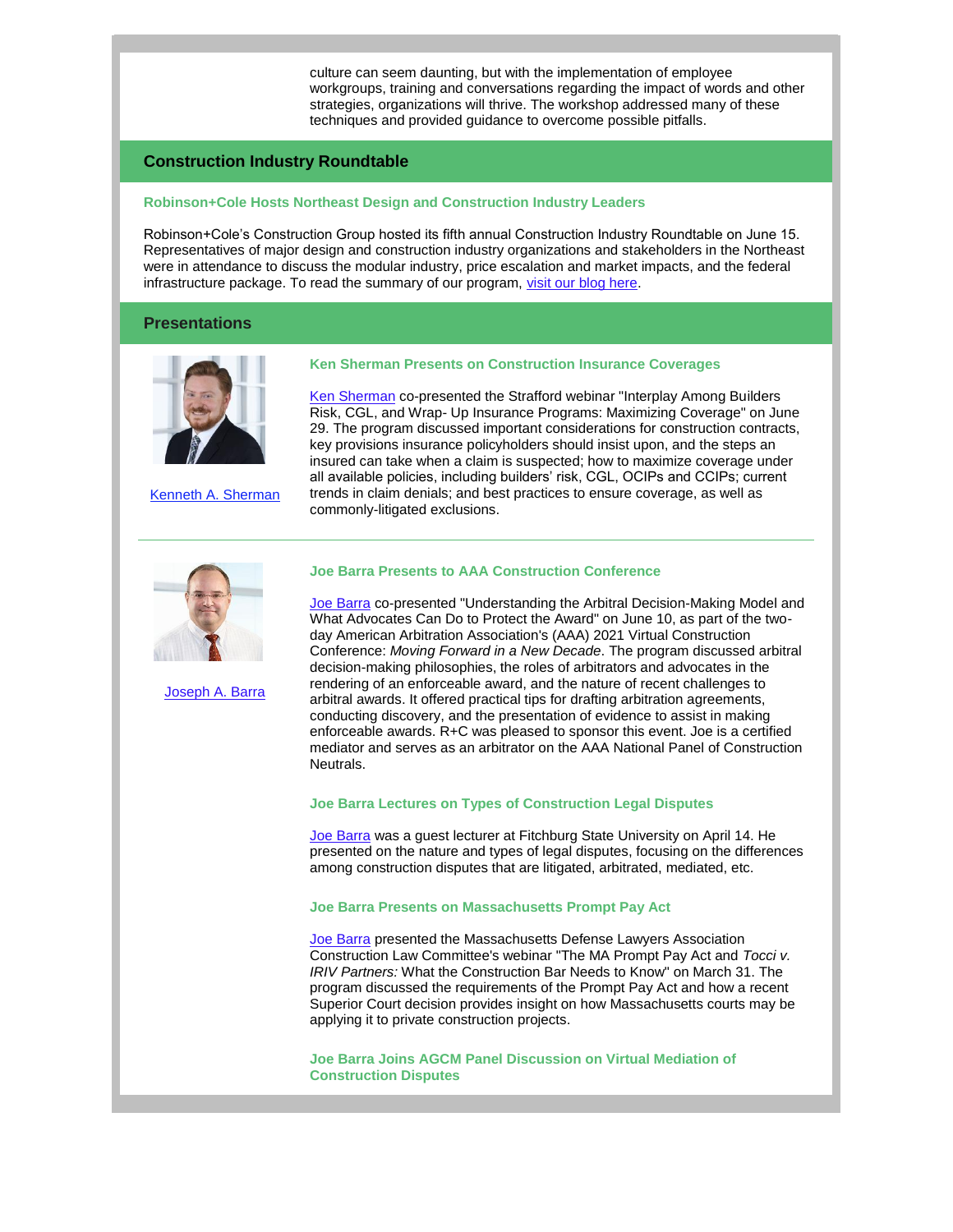[Joe Barra,](http://www.rc.com/people/JosephABarra.cfm) along with fellow Mediator-panelists John Fieldsteel and Wally McDonough, took part in the program entitled: "Virtual Mediation: A Way To Resolve Construction Disputes Whose Time Has Come," hosted by the Associated General Contractors of Massachusetts on March 19. The program addressed how, given court congestion, closures and backlog, virtual mediation has become the alternative dispute resolution method of choice to put a wide range of project disagreements to rest before they result in costly and protracted litigation. The panel shared tips and answered questions on how to make the virtual mediation experience meaningful in order to put disputes in the best settlement posture possible. Joe is an arbitrator on the Panel of Construction Neutrals with the American Arbitration Association and is a Certified Mediator.

# **Publications**

**Joe Barra and Niel Franzese Co-Author Article on Standard of Care**

[Joe Barra](http://www.rc.com/people/JosephABarra.cfm) and [Niel Franzese](http://www.rc.com/people/AnielloPFranzese.cfm) authored the article "COVID's Impact on the Designer's Standard of Care," published as a Legal Beat column in the Winter 2021 edition of PE, the flagship publication of the National Society of Professional Engineers. The article focuses on COVID's impact to the common law as it affects the design professional's standard of care. Read the full [article.](http://www.rc.com/upload/REPRINT_PE-Winter-2021_COVID-S-Impact-on-the-Designers-Standard-of-Care_Barra-Franzese.pdf)



[Joseph A. Barra](http://www.rc.com/people/JosephABarra.cfm) [Niel P. Franzese](http://www.rc.com/people/AnielloPFranzese.cfm)





[Niel P. Franzese](http://www.rc.com/people/AnielloPFranzese.cfm)

#### **NASBP Publishes Article on Price Escalation**

[Niel Franzese](http://www.rc.com/people/AnielloPFranzese.cfm) wrote the article "Revisiting Price Escalation Clauses in a Time of Skyrocketing Material Costs," published on April 23 by the National Association of Surety Bond Producers. Anyone monitoring construction industry trends is aware that the prices of raw construction materials, particularly steel and lumber, have been rapidly increasing since early 2020. The reasons for these price increases are varied and many have their roots in changes introduced to the global economy by the COVID-19 pandemic. Regardless of the explanations for the price increases, the reality is that builders and owners are more frequently facing busted budgets and difficult conversations. As is often the case, the answer to resolving these disputes likely lies in the specific provisions of the contract for construction. Read the full [article.](https://www.nasbp.org/blogs/mark-mccallum/2021/04/28/revisiting-price-escalation-clauses-in-a-time-of-s)



[Frederick E. Hedberg](http://www.rc.com/people/FrederickHedberg.cfm)

#### **Fred Hedberg Authors Article on Modular Construction**

[Fred Hedberg](http://www.rc.com/people/FrederickHedberg.cfm) authored the *Construction Executive* (CE) article "Key Legal Considerations for Modular Construction Contracts," published in *CE* on April 15. Modular construction is on the rise, literally, and is rapidly displacing traditional stick-built construction for new commercial, industrial and residential buildings. Over the past decade it has become increasingly popular, with a growing number of health care, education facilities and apartment buildings having been built using modular construction, and particularly as the need for housing, and especially affordable housing, has grown as a result of the COVID19 pandemic. Read the full [article.](https://www.constructionexec.com/article/key-legal-considerations-for-modular-construction-contracts)